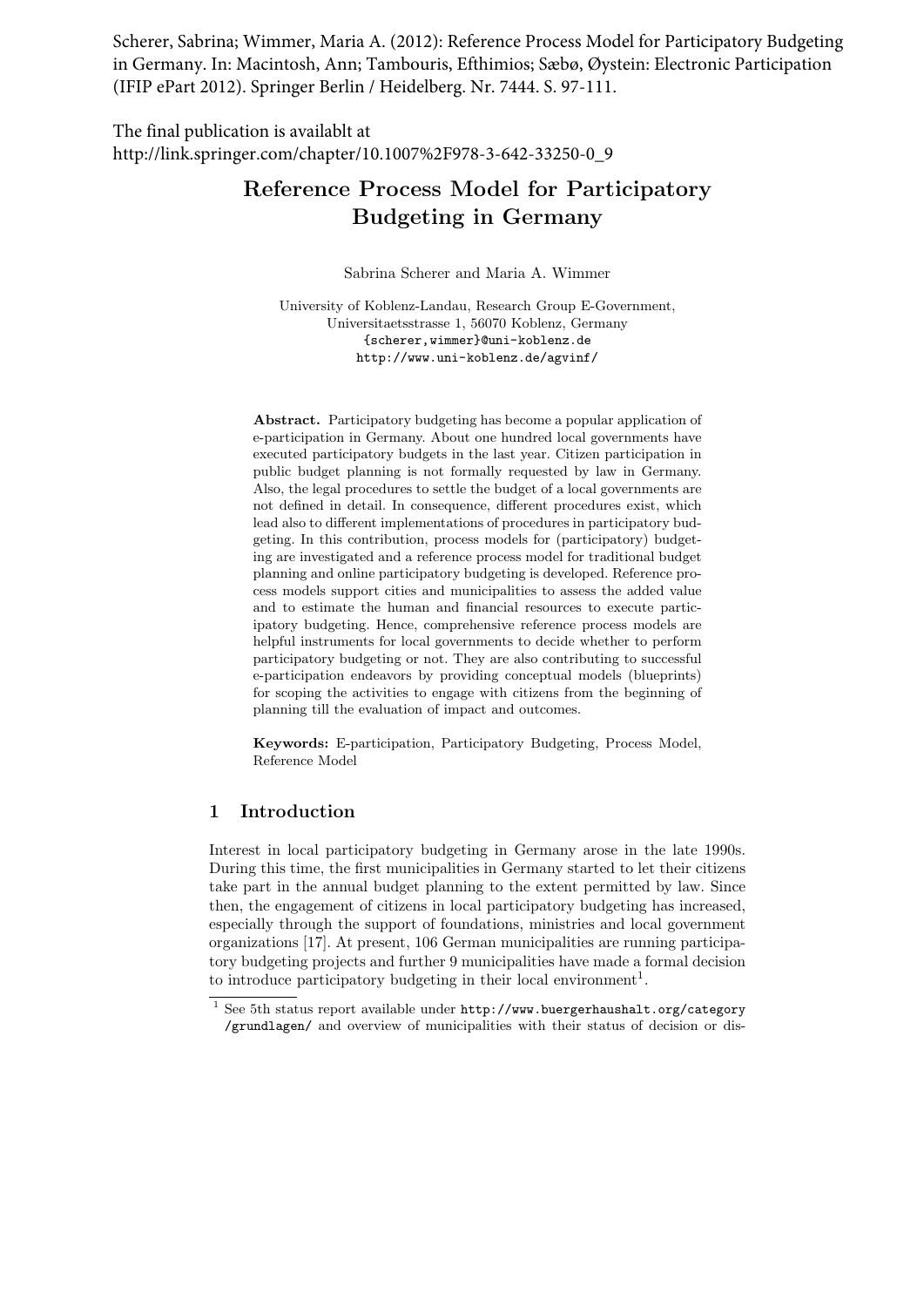Investigations in legal grounds have unveiled that participatory budgeting is not regulated by law. Legal grounds for municipal budgets in Germany only regulate the formal procedures within the public administration and the municipal council. Procedures to involve citizens in settling budgets of municipalities are not foreseen in the traditional budget planning procedures in Germany. However since the increased diffusion of the Internet, web platforms for online participatory budgeting have become popular. The participatory budgeting offers in German municipalities involve numerous ways of information and different levels of engagement as we will introduce later on. In earlier works, we argued that the successful introduction of e-participation requires the adaptation of given processes or even the introduction of new processes in the dialogue among citizens and politicians and/or local government officials when introducing online means [33]. Due to the lack of regulatory grounds, the procedures and extent of engaging citizens in on- and offline participatory budgeting offers differ widely.

Millard advocates the development of concrete practical recommendations for e-participation in a study for the European Commission [21]. Currently, publicly available and scientifically grounded guidelines barely exist for how to successfully introduce participatory budgeting in local governments. In Germany, administrations are therefore often consulted by private companies to introduce participatory budgeting. The lack of publicly available reference models guiding governments at local level to introduce e-participation offers resulted in many different approaches, which are in most cases kept confidential due to the business models of private firms. Municipalities, which intend to introduce e-participation, have difficulties to assess the implications and (financial and human) resources needed to introduce e-participation offers. Since the planning, organization and running of a participatory budget does mean big efforts for a city or municipality, this paper investigates and develops a reference process model for participatory budgeting procedures and therewith extends the reference procedural model (see [33, 34]) with particular reference process models for participatory budgeting.

The remainder of the paper is as follows: next section introduces the theoretical background on public and participatory budgeting at local level in Germany. Section 3 provides a basic understanding of reference process models in literature. An investigation of related work in terms of reference process modeling in e-participation in section 4 concludes the analytical part of the paper. Section 5 describes the research design for developing the reference process models in participatory budgeting. The process model for traditional budgeting at municipal level is introduced in section 6, while the reference process model for participatory budgeting is presented in section 7. We conclude with a discussion of reference process modeling and the added value thereof in e-participation (see section 8).

cussion under http://www.buergerhaushalt.org/status (last accessed 21st June, 2012)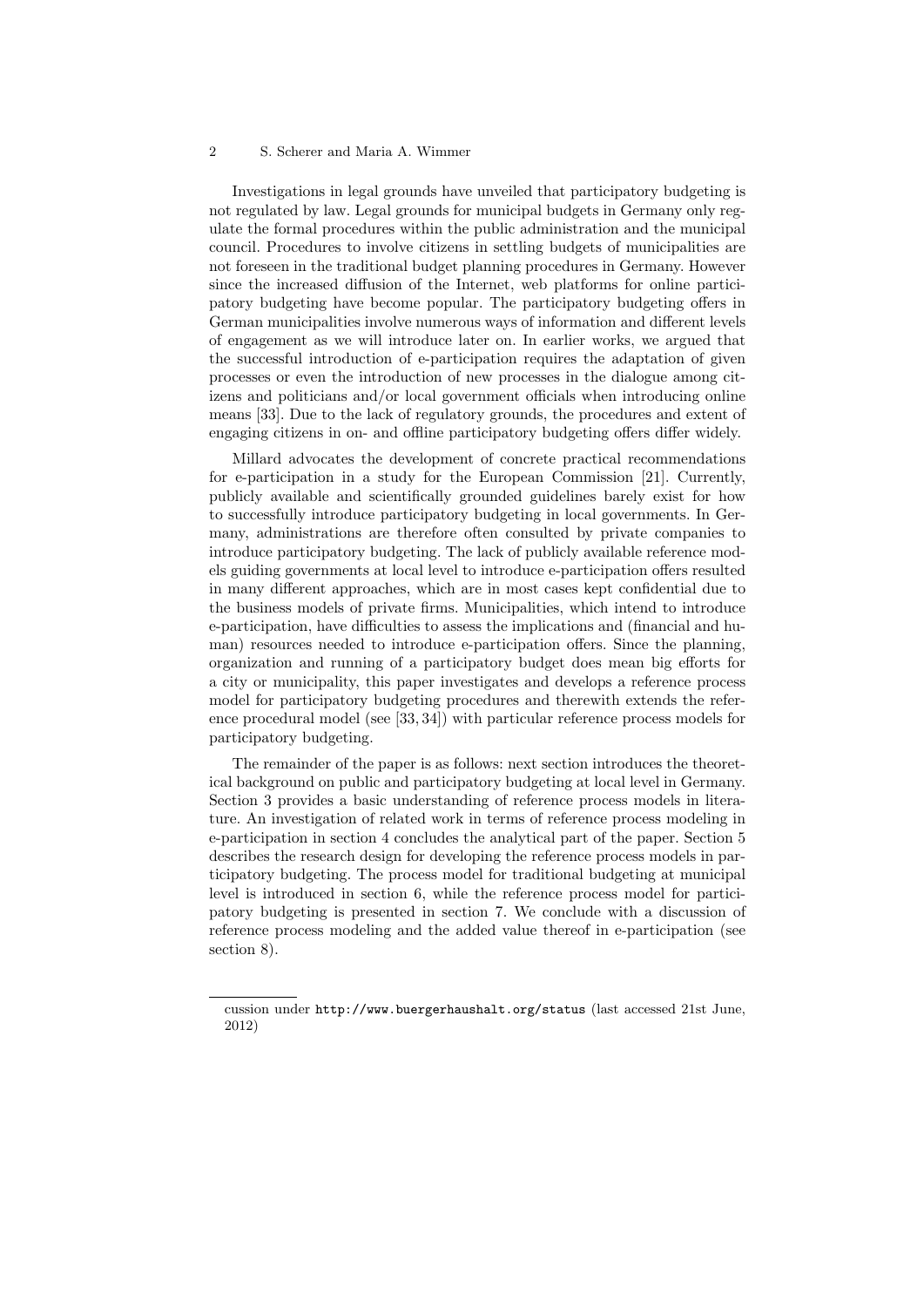# 2 Budgeting in Germany

# 2.1 Traditional Communal Budgeting in Germany

The German Constitution regulates in its art. 28 (2) the autonomy of local governments (municipalities and cities). This includes independence and selfresponsibility in financial aspects. The municipalities are authorized by the budget bye-law of each particular German State to enact a budget bye-law for each fiscal year [1, 2]. Bye-laws of the German States incorporate formal procedures to establish the budget plans of a city or municipality for the upcoming year. Based on this legal ground, local governments build up their annual budgets according to their individual bye-laws (Gemeindehaushaltsverordnung - GemHVO of each city or municipality).

Through communal budgeting and the setting of revenues and expenses involved, the local capacity to act in the following year is determined. The most comprehensive part of the budget bye-law is the budget. The communal budget governs the financial resources for the obligatory tasks (as e. g. police and school), optional tasks (as e. g. sport and cultural offers) as well as internal tasks (as e. g. controlling, administration) of the municipalities. The budget has impact on the citizens and companies within the territory, in some cases also on visitors (as e. g. tourists, commuters).

The process to draft the communal budget is not explicitly defined in the bye-laws of the German States, so that each municipality can arrange the process according to its own preferences and practices. All bye-laws contain the regulation that the budget bye-law is to be deliberated and decided only by the municipal council in a public session [2].

In general, the traditional procedure to set up a budget for the year to come does not foresee any involvement of citizens in the planning of the budget. Direct influence of citizens on the budget bye-law and thus on the budget (e. g. through citizens' decisions or petitions for a referendum) is even forbidden by law in German States, except in Berlin, North Rhine-Westphalia, and Saxony. In these States, statutory provisions in the bye-laws entitle citizens to get access to the draft budget plans (before enacting) and allow them to raise objections in written form. These objections need to be debated in a public session of the council. After the bye-law is in force, no objections can be raised formally any more. The bye-laws of the other 13 German States do not contain any statutory provisions for a right of access or objections. Since municipalities are autonomous, they are allowed to entitle citizens to participate in the budget planning (as this is not forbidden in the bye-laws). To conclude the legal investigations, citizens' participation is generally possible at municipal level, as the bye-laws do not preclude this.

As a consequence of complex budgeting procedures in German local governments, only a very limited number of municipalities or cities applies currently participatory budgeting (less than 1 % of German cities and municipalities). Since the budget of local governments has an impact on the interests and the living quality of citizens and firms settled in the territory, this is quite astonish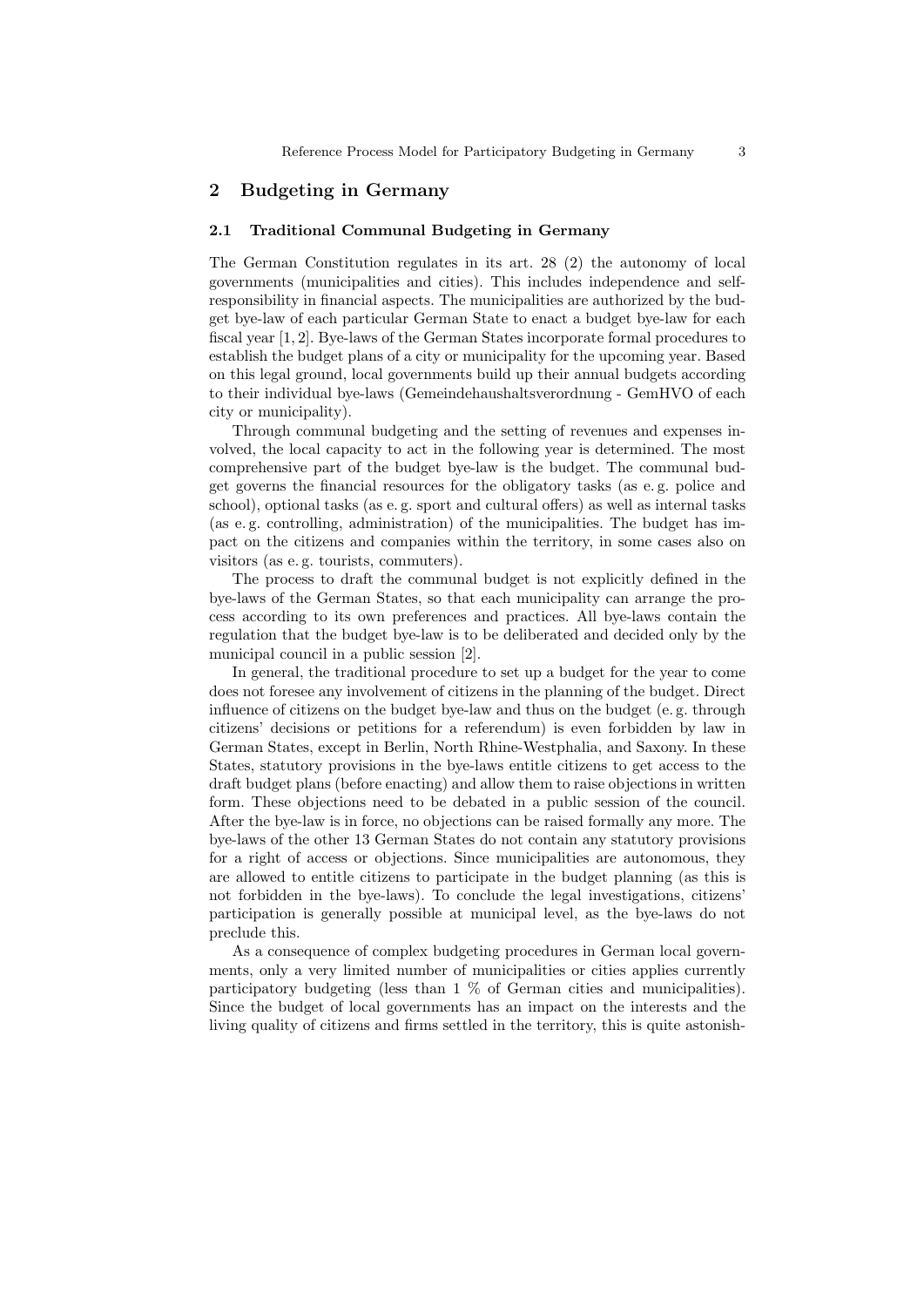ing. The main question for the investigation at hand is therefore to understand how the process of preparing a municipal budget is formed, which participation possibilities exist for citizens and how to integrate a participatory budget in the traditional process of municipal budget planning. We argue that reference process models and guidelines to perform participatory budgeting online and offline can support successful implementation of local budgeting procedures.

# 2.2 Participatory Budgeting

Porto Alegre (Brazil), which implemented the first participatory budget in 1989 to fight corruption in administrations [35, 36], is one of the most studied cases in the field of participatory budgeting (see e.g.  $[4, 15, 22]$ ). Participatory budgeting in Porto Alegre is running throughout the year and composed of four main phases [15, p. 54]: (1) prioritizing topics through citizenship, (2) elaborating the budget proposal, (3) enacting the budget in city council and (4) elaborating, implementation and control of the investment plan.

Turning focus onto the German territory, participatory budgeting is implemented since the late 1990s on communal level. Participatory budgets in Germany aim at providing citizens the possibility to have influence on the prioritization of distributing public budget to particular communal tasks and duties. Participatory budgeting in Germany is not a form of direct democracy, because the budget law rests with the municipal and city councils. The implementation of participatory budgeting varies broadly on how citizens can express their ideas and proposals and how these can be integrated and considered in the budget [8, 16, 13, 12]. Below, the aims, target groups, criteria for participatory budgets, phases of, and cycle for participatory budgeting are summarized:

Aims.  $[8, p. 9]$ ,  $[9, p. 10]$ ,  $[16, p. 5]$  and  $[24]$  affiliate the following aims with participatory budgets:

- Acceptance. Increase citizens' acceptance and legitimacy in the realization of local political decisions and political aims.
- Accountability. Reinforce accountability of local and regional governments.
- Efficiency. Support administrations in their tasks.
- Decision support. Provide decision support for politicians through consultation with citizenship.
- Transparency. Provide transparent budgets and budgeting procedures to citizenship.
- Democratization. Reduce disenchantment with politics and democracy through citizens' participation.
- Solidarity. Support citizens among each other in their concerns.

Target groups. In general, no specific target group is specified for participatory budgeting. All citizens — independent from age and education — should have the opportunity to provide their suggestions to drafts of public budgets. As the Internet enables access from anywhere and by everybody, some discussion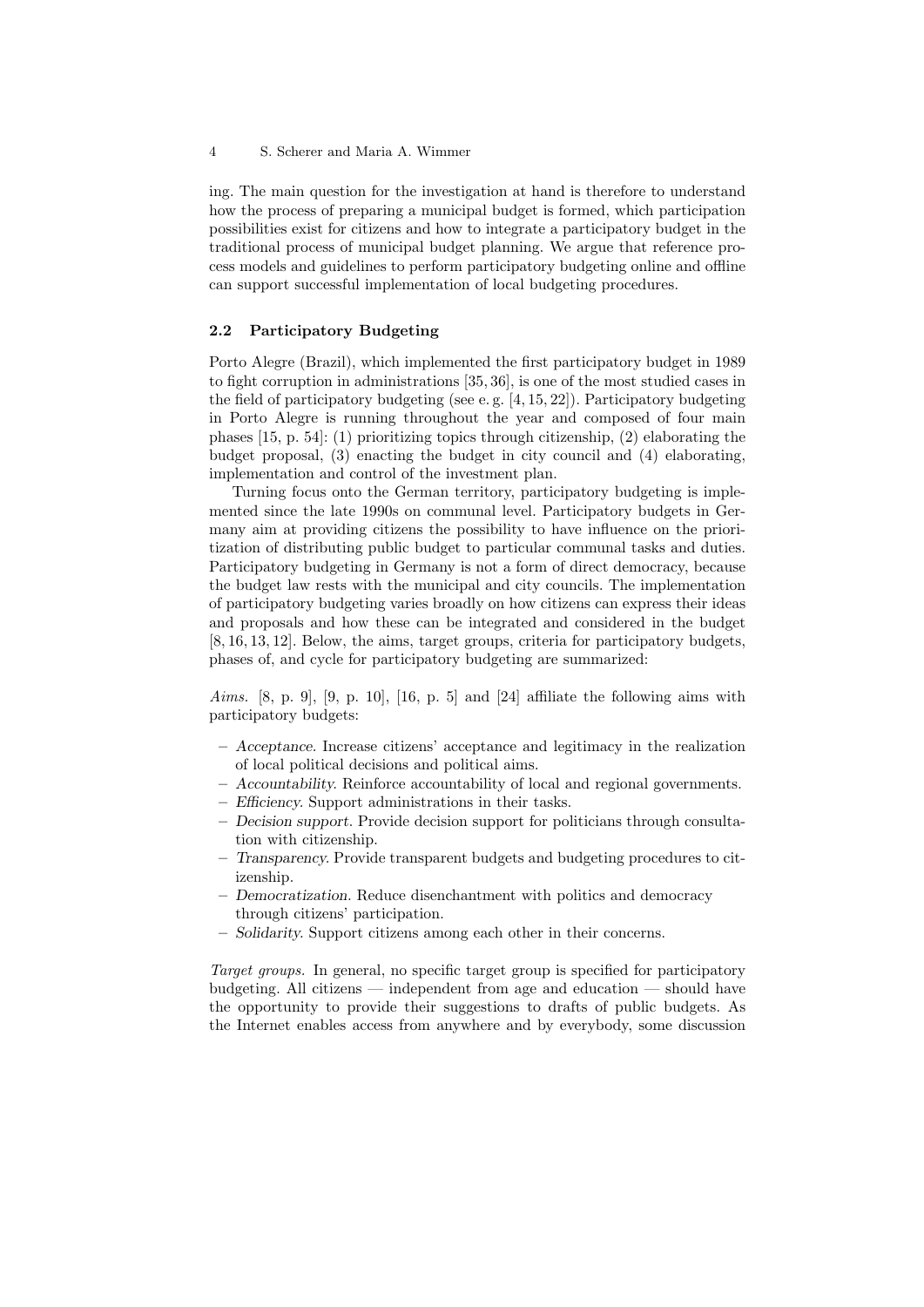is recognized about whether contributors to participatory budgeting discourses should be limited to citizens living in the territory of the local government. Particular investigations of this issue could not be found in literature, though.

Criteria for participatory budgets. Since no particular regulations exist for participatory budgets, a set of criteria is put forward in [27, p. 13] to determine whether citizens' participation in budgeting is a participatory budgeting:

- 1. Focus. The focus of citizens' participation in the budget lays on financial issues with limited resources.
- 2. Scope. The participation takes place in a whole city or a district with own political and administrative competences and with it's own administration.
- 3. Regular effort. It is a question of a lasting and repeated procedure. A onetime open council concerning financial issues is not a participatory budget.
- 4. Public debate. The process of participatory budgeting bases on independent public debates, whereby the medium (e. g. Internet, councils) can be chosen freely. Written-only surveys on budget financing or a public council meeting are not considered as participatory budgets.
- 5. Accountability publicly accessible. Statements of account about the results of the participation phase must be available and accessible to the general public.

Phases of participatory budgeting. Communal budgeting phases — and participatory budgeting alike —, can vary, because no statutory provision is in place. [8, p. 14], [14, p. 77 ff], [16, p. 9 ff.] and [20, p. 36] suggest five phases:

- 1. Initiation and Design. Initiation of the project includes the decision on the implementation of the participatory budgeting project, and formulation of objectives. It also includes the draft of the budget, in which the council is elaborating the conditions of the budget.
- 2. Preparation. Design of the project including design of participation processes and selection of technical tools.
- 3. Implementation. Implementation and preparation of the project including implementation of technical components, preparation of documents, and marketing strategy.
- 4. Realization. Realization of participatory budgeting with the following subphases:

– Information. Citizens are informed through different channels about the budget, the content and procedure of the budgeting.

– Participation. Citizens' participation in budgeting with focus on the development and rating of proposals.

– Decision-making. The panel (usually a city or municipal council) debates the proposals of the participation endeavor and their implementation.

– Accountability. To ensure the plausibility and acceptance of participatory budgets, account for budget decisions and their implementation is to be given by the city or municipal council.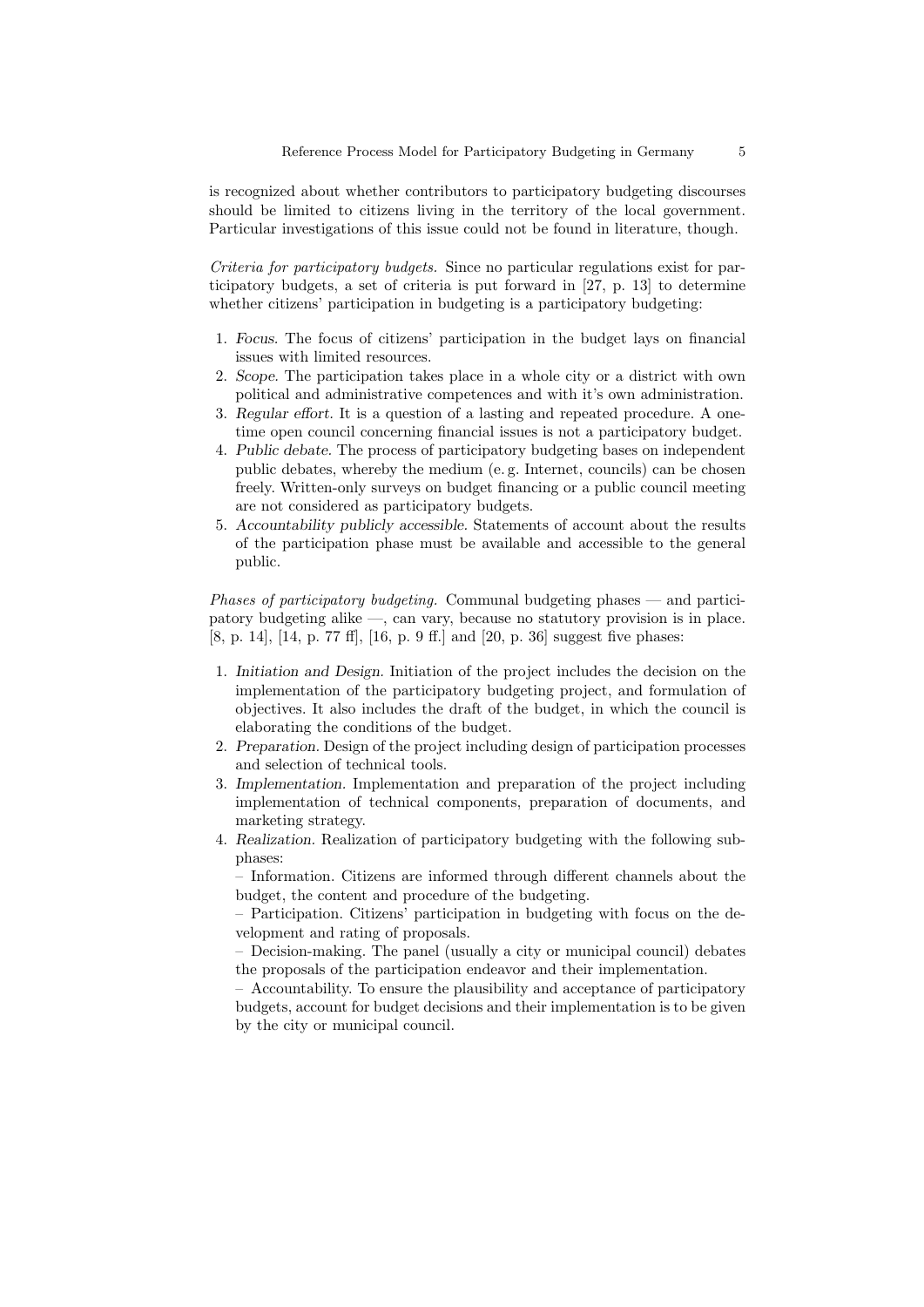- 6 S. Scherer and Maria A. Wimmer
- 5. Evaluation. Evaluation has twofold purposes: (a) evaluation of the participatory budgeting project against its objectives in regards to expectations and impact achieved; and (b) evaluation of needs for improvement in a next iteration of participatory budgeting.

Above synthesis of literature indicates the existence of general recommendations and guidelines for performing participatory budgeting at municipal level in Germany. The form of documentation is usually in text format. Reference process models could not be found in the sources investigated. Based on the aims of the paper, next section provides an understanding of reference process modeling from literature.

# 3 Reference Process Modeling

A reference model is a conceptual model that can be reused in a multitude of ways. Many definitions exist for reference models [30, 7, 38, 10]. [10] distinguish three features of reference models, which the authors extracted from literature (p. 4): (a) a reference model provides recommended or best practices; (b) a reference model does not represent a particular enterprise, but a class of domains and is valid for this; and (c) reference models can be understood as blueprints for information systems development. [10] argue that not all of these characteristics are in agreement with other authors. [39] focuses for example on the aspect that a reference model is used to support the "construction of other models" (p. 491), i.e. as blueprint for the development of other models. The "Design by Reuse Paradigm" of reference modeling is also used e. g. in [19, 28]. Reference models, which are used as blueprints for the construction of other models or as "model patterns" [11], usually need to be adapted to the particular application case [28]. However, the reuse of existing conceptual models facilitates and usually speeds up the development of an information system environment as is strongly recommended in enterprise architecture literature (see e.g. [32]).

The research in this paper bases on the "Design by Reuse Paradigm" for reference models. The aim is to base the reference models on recommended practices of participatory budgeting and to provide a reference process model of a "participation process" view as blueprint, which is commonly practiced in information systems development [39, 11, 28, 32]. Thereby, a visual business process model serves as a formal presentation of the participatory budgeting procedure in order to minimize the possibility for different interpretations of the same model (as argued in [3]). Visual presentations support the stakeholders in understanding the models (ibid). Van der Aalst et al use the term business process modeling "to characterize the identification and (typically rather informal) specification of the business processes at hand" [3, p. 8]. The authors include the "modeling of activities and their causal and temporal relationships as well as specific business rules that process executions have to comply with" in this definition [3, p. 8]. Our understanding of designing and using reference process models for participatory budgeting is based on this concept of business process modeling.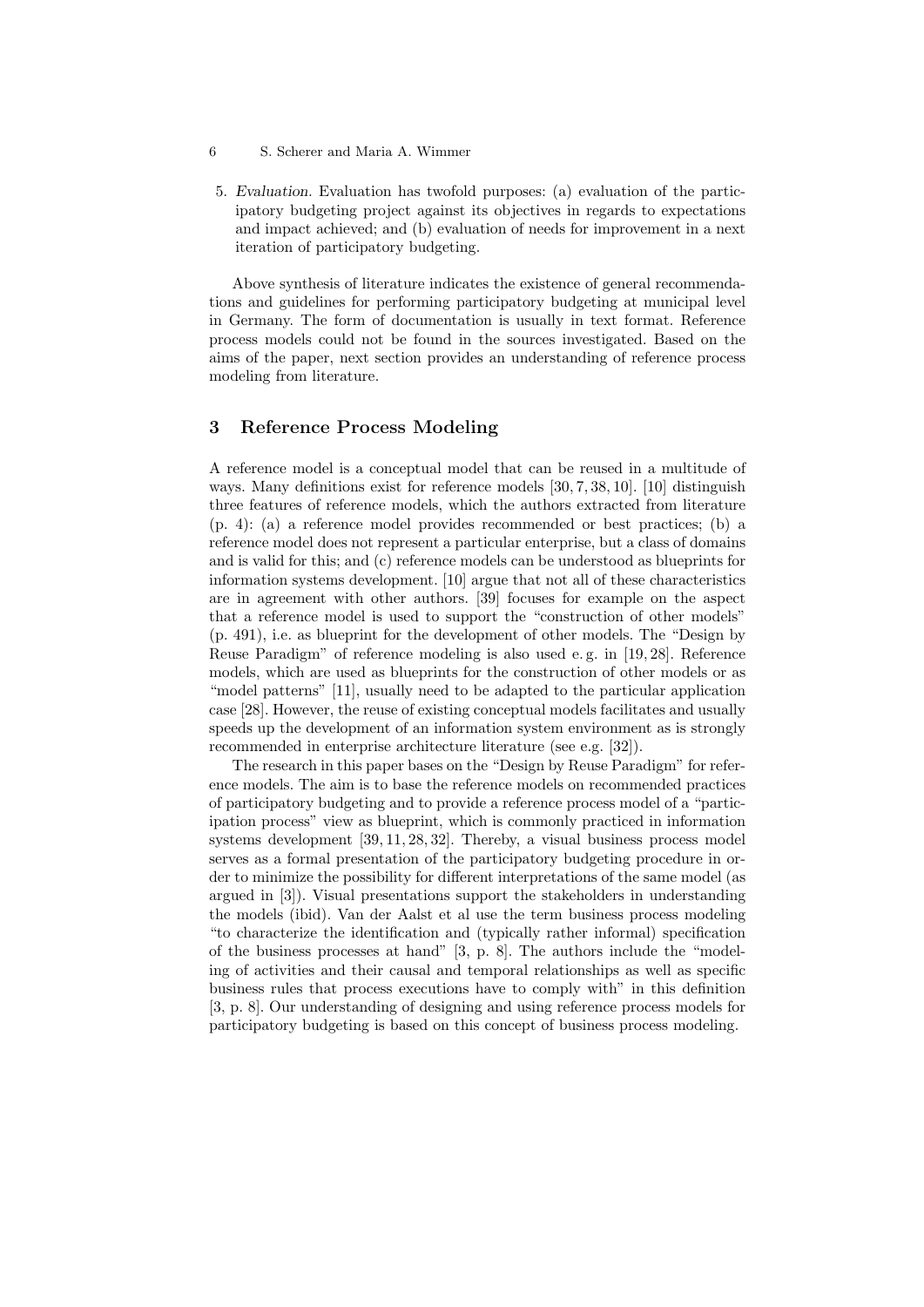## 4 Related Work

Reference models and reference process models for e-government exist for a while (see e. g. [6, 29]), but only a few target e-participation. Based on the participatory budgeting approach in Cologne and other German cities, [20] propose a guideline for communal e-participation projects, which includes a business process modeling for parts of the participatory budgeting procedure. The authors use event-driven process chains (EPC) as notion for the process model. The process models in [20] do not detail the participation phase, though.

Comparable with a reference process model language for e-participation is the approach of Ali et al, which proposes a collaboration pattern language to design architectures for e-participation systems [5]. The aim of their approach is to provide guidance to help the designers of e-participation systems to choose suitable collaborative technologies. The proposed pattern language is based on the work in the areas of collaboration engineering and software engineering. The main tasks proposed in the approach focus on the selection of adequate collaboration patterns [5]: develop a high-level participation description; develop a use context diagram; identify collaborative participation family; select relevant atomic collaboration patterns; and map collaboration patterns onto technology patterns. The approach focuses on the design phase of an e-participation project. It does not present any particular participation process model in terms of a business process model for e-participation.

The investigations on reference process models for e-participation have unveiled that process models for e-participation barely exist as general reference process models. We therefore develop a reference process model for participatory budgeting in Germany. Next section introduces the underlying research design, while the reference process models are presented thereafter.

## 5 Research Design

The research design to develop reference process models for e-participation started with a literature study. The research involved investigation of reference process models in different e-participation areas (including the e-participation domains consultation, urban planning, lobbying, petitioning and participatory budgeting). For the sake of space, this paper focuses solely on the domain of participatory budgeting. The literature investigation resulted in an insight into the procedures and respective legal grounds of budgeting at communal level in Germany (cf. sections 2.1 and 2.2). It unveiled the lack of reference process models for the domain (cf. summary in section 4 for the related work). Subsequently, case analysis of existing participatory budgeting projects (including completed and running projects) in Germany was conducted. A selection of participatory budgeting projects was chosen for the investigation of process models to derive a reference process model. The selection is based on a list of criteria, including actuality of the project, impact reached, quality of the processes, results and the platform. As a result, three German participatory budgeting projects have been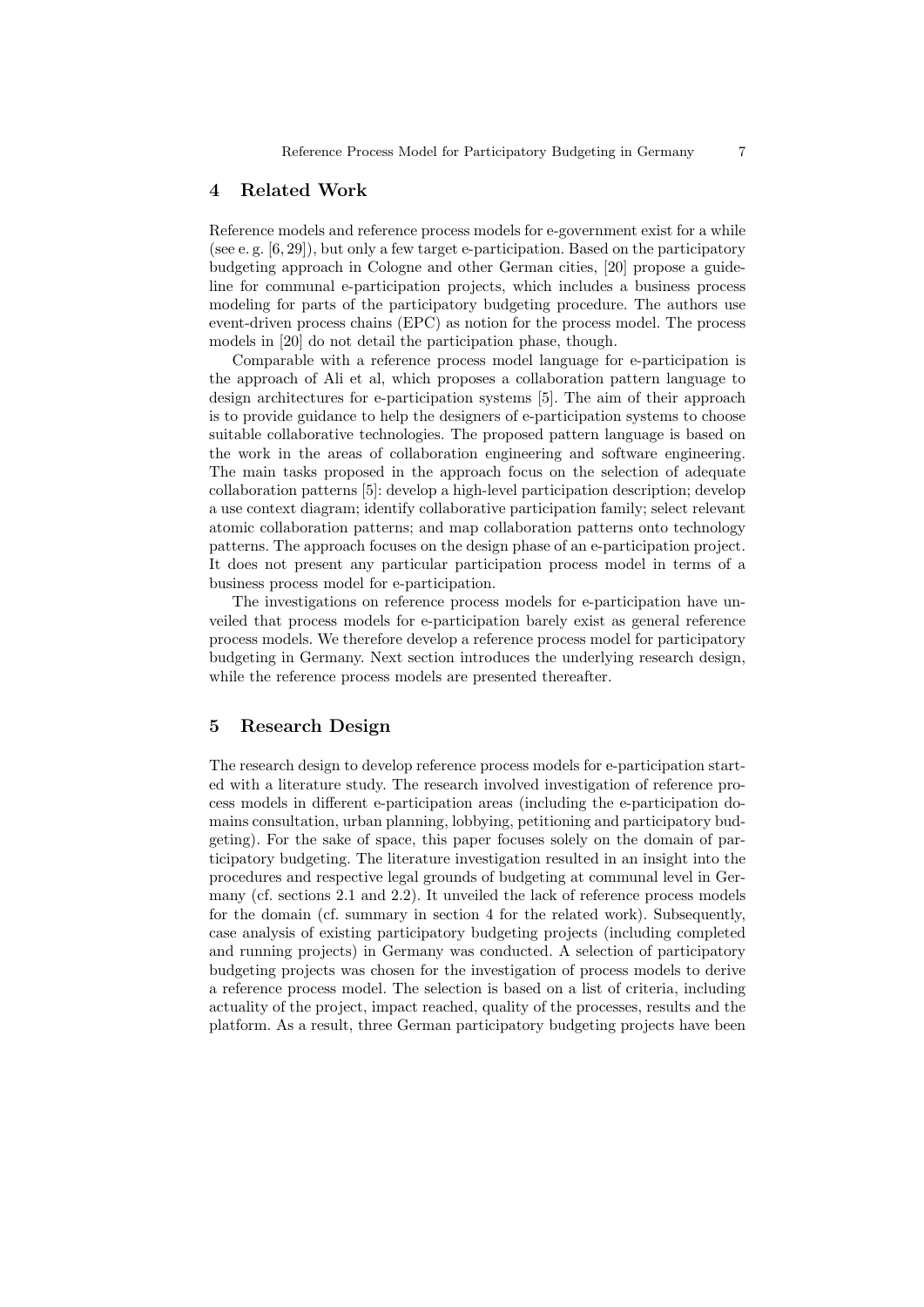selected for analysis: Cologne<sup>2</sup>, Hilden<sup>3</sup>, and Berlin-Lichtenberg<sup>4</sup>. These cities implement participatory budgeting for several years and have frequently advanced the projects. In addition, they pursue different approaches regarding type of proposed topics, rating of proposals, use of the participation platform and the Internet, so that the source of information for the reference process model is sufficiently large and suitable for developing a reference process model.

The development aimed at deriving a reference process model for the traditional public budgeting procedure as well as one for the (online) participatory budgeting procedure at local level in Germany. First, the traditional budgeting process has been designed and modeled. Then, the models for the participatory budgeting process supported by e-participation platforms has been elaborated. Modeling of processes is performed in Business Process Modeling Notation (BPMN). This notation was chosen because of its expressive power [23], which supports modeling of typical business processes [26]. BPMN is used for process documentation and optimization, communication among stakeholders and business analysts as well as for technical purposes (as e. g. process simulation) [25]. BPMN was favored over other modeling notations (e. g. event-driven Process Chains (EPC) [31]), because it is standardized and widely known on international scale. Besides being an international standard notion and having wider expressiveness, BPMN was also selected as it offers the possibility to declare process ownerships represented in pools with swim-lanes.

# 6 Process Model for Traditional Participatory Budgeting

The traditional process refers to the procedure of communal budgeting as described in section 2.1. The phases have the following structure and content:

Preparation of the budget. In this phase, the preparation of the budget starts based on usual bottom-up budgeting, in which the chamberlain asks the administrative offices for notifications of demand. After preparation of a first administrative draft, the chief officers and mayors are consolidating this draft. Following, the chamberlain prepares the draft of the budget bye-law.

Debate. In this phase, the expert and finance committees are debating the budget bye-law to prepare it for the final agreement and Enactment. In the cases where citizens are entitled to take opposition against the budget, the budget is laid open to public inspection for a given period. During this phase (usually 14 days), citizens can raise a plea in written form. The public inspection needs to be announced based on the bye-law in the customary proedures in a place. The arguments handed in during the public inspection phase are discussed by the expert and finance committee and included in the draft budget bye-law if relevant and reasonable.

 $^2$  https://buergerhaushalt.stadt-koeln.de, see also  $\left[ 37\right]$ 

 $^3$  http://www.hilden.de/online/board/index.php, see also  $[8]$ 

 $^4$  http://www.buergerhaushalt-lichtenberg.de, see also  $\left[ 18\right]$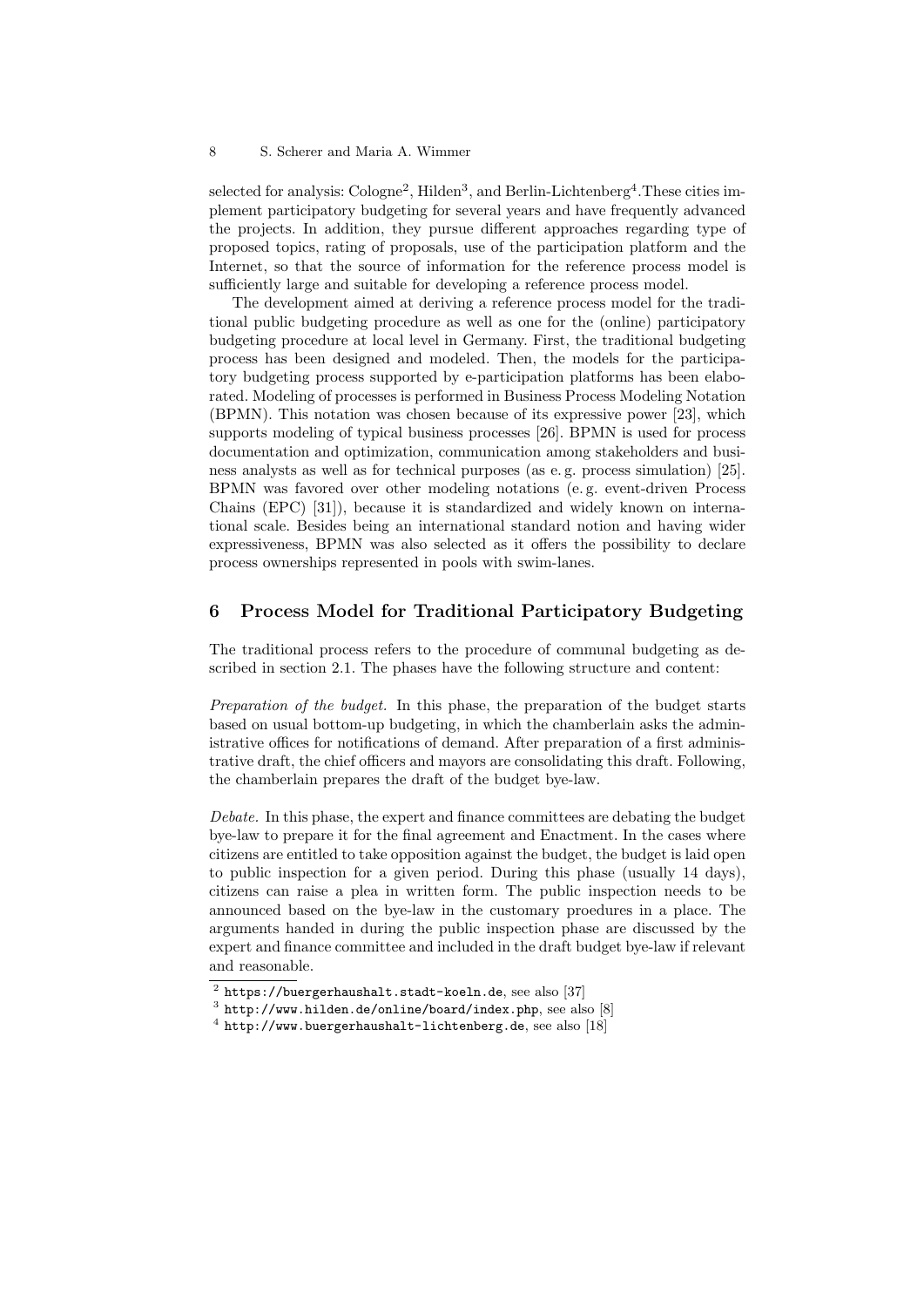Enactment. The focus in this phase lays on the public session of the municipal council, in which the draft budget bye-law and herewith the budget itself is decided. This session is regulated by law in all States in Germany. If citizens raised pleas, these are consolidated in the public session of the council. The citizens have no right of co-determination in the budget bye-law and therewith also not for the budget. The result of the public session is the decided budged bye-law.

Financial control and entry into force. The budget is controlled by the regulatory authority in the case this is regulated by law. Finally the decided budget is laid open to public inspection for usually 7 working days and the budget bye-law comes into effect by the first January of the next year.

Monitoring and accountability. In the last phase, the budget bye-law enacted is monitored and controlled along and after the end of the year it was in force. The audit court may inspect the implementation of the bye-law and in any case, the mayors have to give account for the spending of the past year in subsequent council meetings. Any conspicuous features have to be explained and resolved. Lessons from the penultimate year feed into the budget planning of the next year, starting again with phase 1.

The reference process model for the traditional procedure is visualized in Figure 1, lower stream of the process model. The model describes the coarsegrained view of the reference process model for both, traditional (lower part) and participatory budgeting (upper part). The tasks of each phase of budgeting are decomposed into more detailed models in a subsequent step. For the sake of space, these modes are omitted in this publication.



Fig. 1. Reference process model for annual public budgeting (lower part) and participatory budgeting (upper part) at communal level in BPMN notation. The \* indicate steps regulated by law.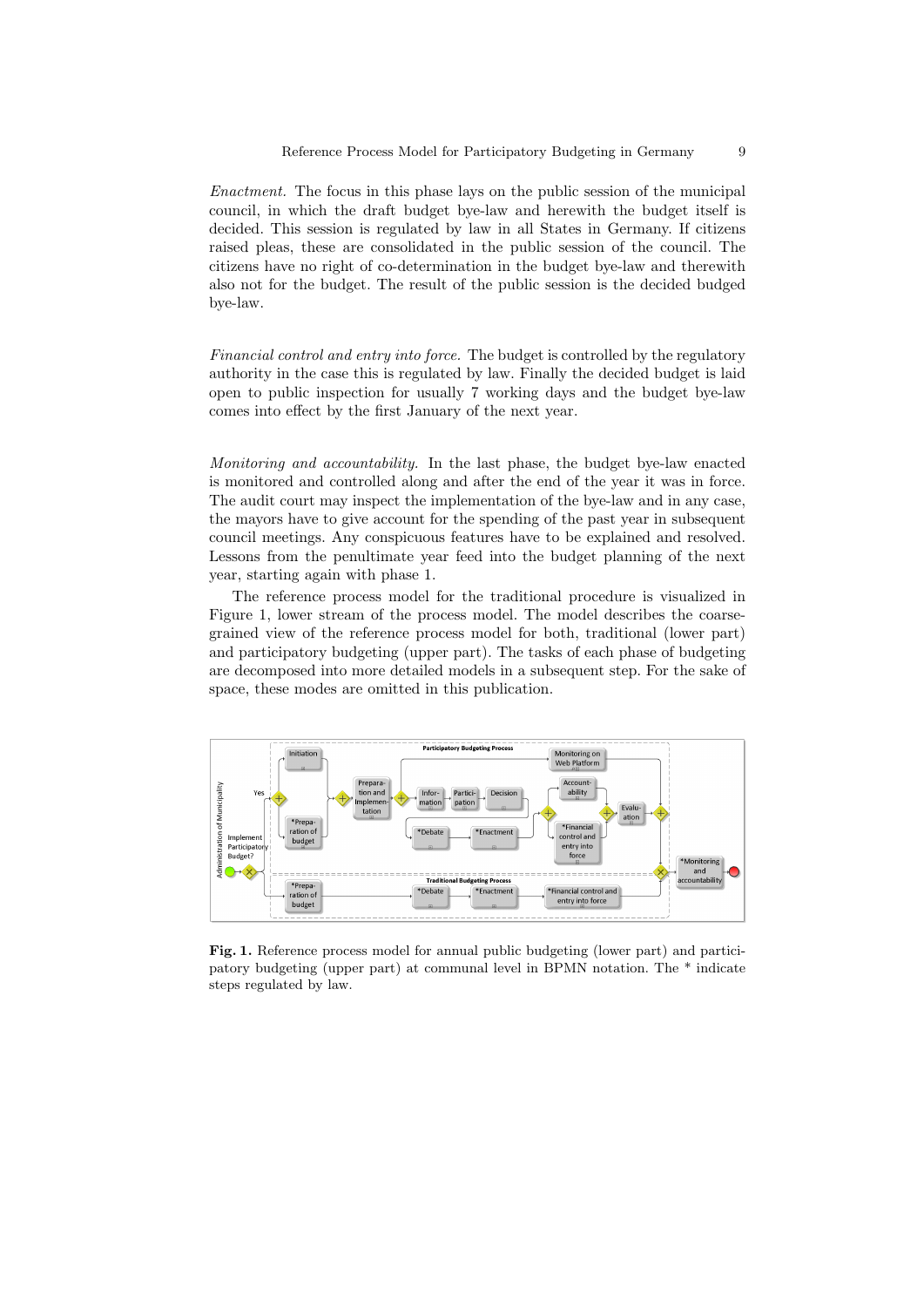# 7 Reference Process Model for Participatory Budgeting

The reference process model for participatory budgeting with e-participation is visualized in Figure 1 (upper part). The model visualizes the steps grounded in law with an asterisk (\*). In addition to the traditional process phases as described in section 6, the model accommodates the following phases (or revises/extends traditional phases) for participatory budgeting:

Initiation In addition to the traditional preparation phase, the organizational structures for the implementation of the participatory budget are to be settled. Also, planning tasks for the online participation as e. g. instruments, contents, deadlines, public relations, marketing etc. are to be coordinated and initiated. Parallel to this phase, budget consultations are taking place inside the local administration (see task "\*Preparation of budget" in section 6).

Preparation and implementation First part in this phase is to set up the web platform and other technical means. Besides that, the topics of the participatory budgets are decided. The latter may involve citizens. However, the experiences from the three projects analyzed indicate that settling the topics to be discussed in the participatory budgeting by administrations is accepted by citizens. Hence, the reference process model does not foresee a collaborative step to determine the topics of discussion in participatory budgeting. This way, also time is saved in the preparatory phase. Another task in this phase is the preparation of media material as e. g. printing of brochures, contacting media.

Information. This phase aims to reach all citizens with different channels with the purpose to inform them and invite them to participatory budgeting. In many cases, a kick-off is held as an opening session, where citizens get all necessary information about cycle, aims, participation methods etc. of the participatory budgeting initiative. Information about the budget and the corresponding financial dependencies are to be presented in a transparent and easy understandable manner. The preparation and dissemination of information needs to ensure that all relevant target groups are addressed, including underrepresented groups. Plurality in media is important to inform all citizens likewise. Thereby, limited time as well as receptiveness of citizens is to be kept in mind.

Participation. This phase tackles the real participation of citizens. It has to be transparent and traceable and is divided into two sub-processes: (a) enable citizens to provide proposals, and (b) citizens rate and comment proposals. The means to express comments and proposals must enable different channels and ways. The central point is the participation platform, which usually embodies different e-participation tools such as discussion forum, wiki, etc. Citizens are invited to post their proposals through the online platform. Other possibilities to submit proposals are oral or written interventions at consultation hours or inputs provided during public sessions, submission of proposals by phone or by post. All proposals submitted through alternative ways are transferred to the participation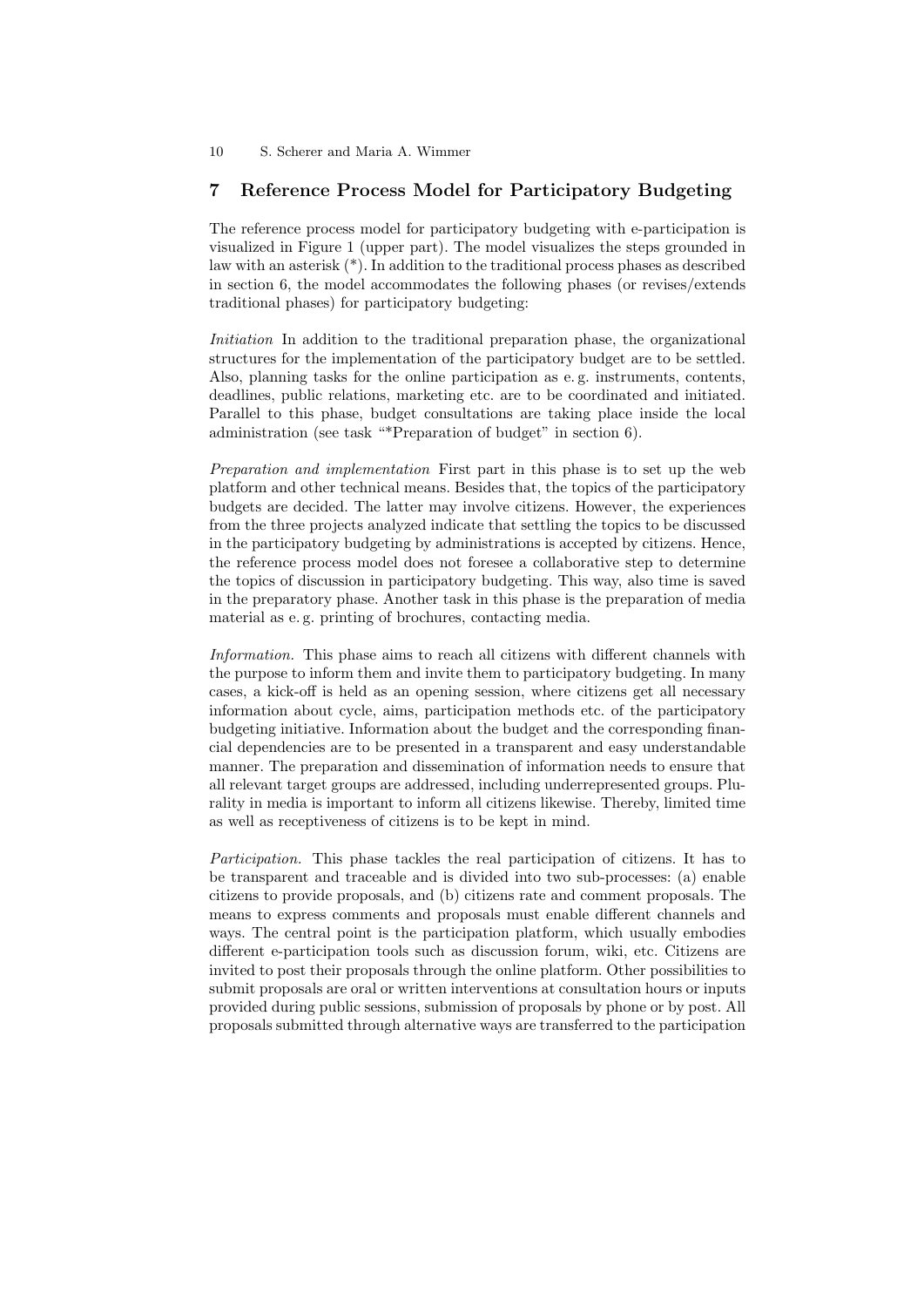platform by editorial staff and can be viewed by all citizens. To ensure that all citizens have the same participation opportunities, PCs with internet access can be provided free of charge in public buildings. In the second sub-process, the option to submit further proposals is closed. Submitted proposals can be commented and rated. The result of the overall participation phase is a ranking list, which contains the best ranked proposals. A moderator accompanies the participation and sums up the contributions from citizens. Figure 2 visualizes the corresponding detailed reference process model for the participation phase.



Fig. 2. Detailed process model for the participation phase of the overall reference process model of participatory budgeting (see upper part of Figure 1)

Decision. The results from the participation phase must be taken into account by the local council. In the decision phase of the participatory budgeting, the ranked proposals from the deliberation are discussed in a committee — usually set up by the city or municipal council. This committee advises on the inclusion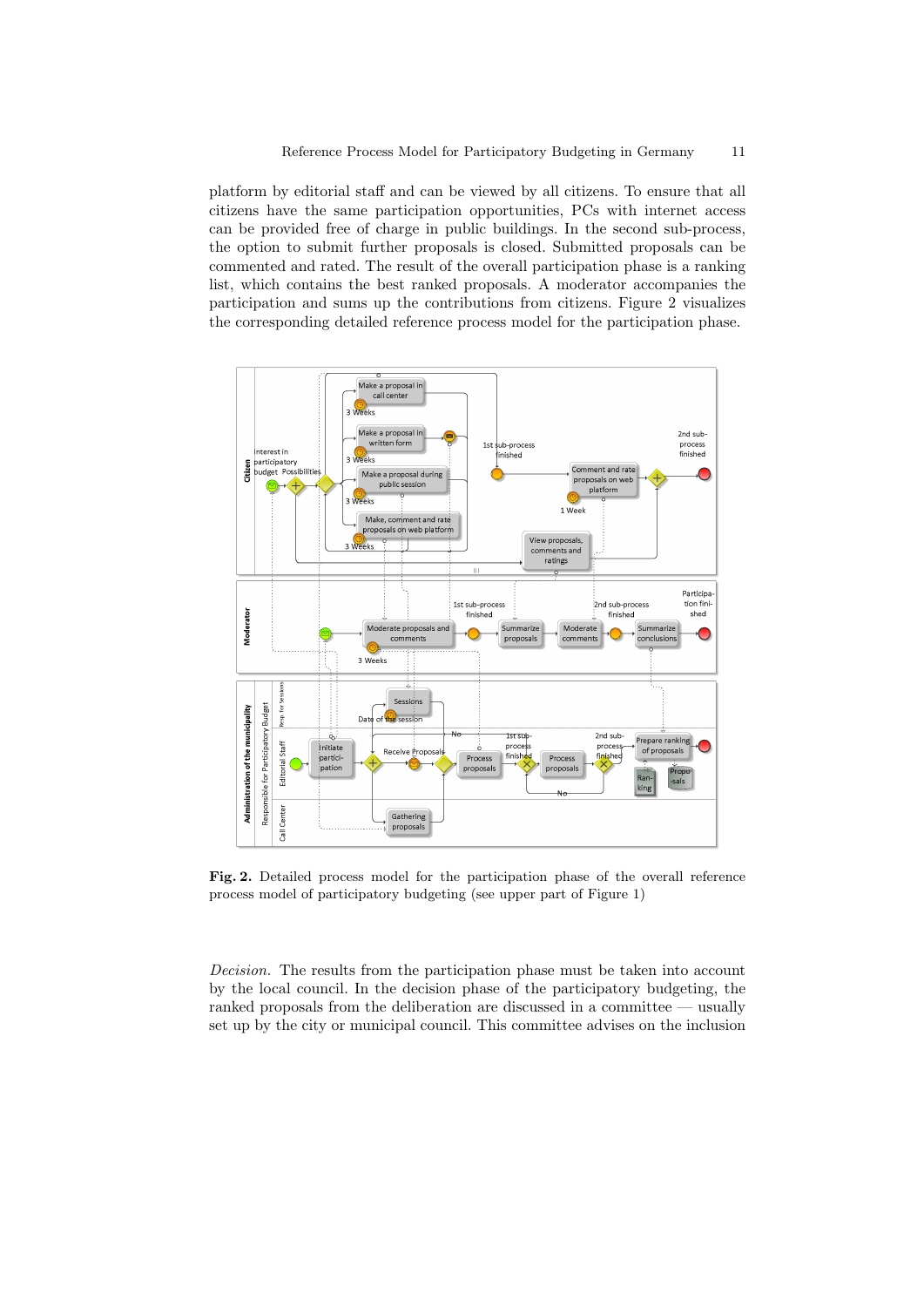of the proposals in the public budget and their implementation. Affiliated costs and plans for implementing the proposals through the administration are to be prepared transparently. The results of the consultation are to be made available to citizens on the web platform.

Accountability. Here, account is given about accepted and refused proposals. Accounts have to be formulated in a comprehensible way and must be easily available to all citizens. A time frame regarding the implementation of accepted proposals is to be included. Citizens are informed through the media already used in the information phase as these are familiar to them.

Evaluation. The evaluation phase concludes the participatory budgeting endeavor. Evaluation analyzes limitations and problems of the participatory budget and the affiliated process of citizen participation. It also assesses impact of, and transparency in the public participation through different means. Insights from evaluation help to avoid similar problems and issues in the next iteration of participatory budgeting. The evaluation has to directly incorporate citizens with questionnaires, in which they can report the pros and cons of the participatory budget. In addition, an independent organization can perform an assessment of the endeavor in regards to its objectives, process and principles followed along the participation process.

The phases of traditional public budgeting have already been described in section 6 and are not repeated here. Next section discusses the differences and added value of reference process models as conceptual models for e-participation.

# 8 Discussion and Added Value of Reference Process Models for E-Participation

The reference process model in Figure 1 shows differences between traditional and participatory budgeting: while the traditional process looks more straightforward and tiny, the participatory budgeting process contains more phases, as the participation steps need to be integrated in the traditional process. The participation process is detailed in Figure 2. The reference process model shows that participatory budgeting requires careful planning and investment of resources to perform such an endeavor successfully. The research indicates that involving citizens in the budget planning calls on the one hand for more time in the overall process, and resources (financial and human) to deal with the inputs from citizens through a multitude of channels. Also, independent third parties play an important role when it comes to moderate and sum up proposals from citizens for the final rating thereof. If the latter would be performed by the local administration, it would be perceived as intervention from the local government and would therefore not be considered neutral any more. On the other hand, participatory budgeting enables citizens to propose and influence local politics in regards to where taxpayers' money is to be invested. The endeavor also brings more transparency and insight of citizens into the annual budget planning, which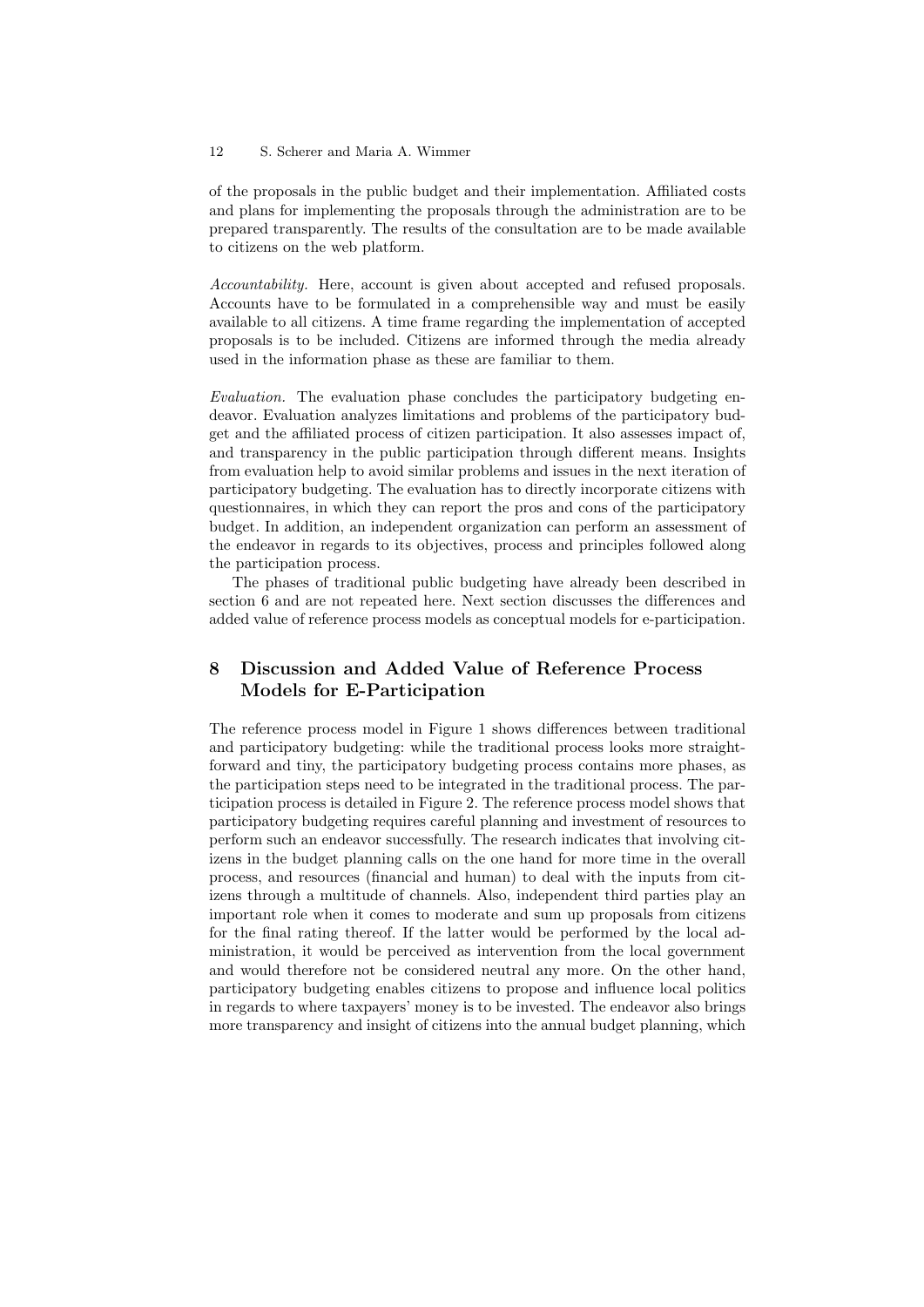in turn may result in a better relation between citizens and local politics. The local administration is thereby considered a supportive body that provides the facilities and implements the participatory budgeting.

The reference process models developed serve as blueprint for local governments to understand the implications of setting up participatory budgeting in their local environments. So far, it has been difficult for local governments to get such understanding without the efforts of external consultancy. The target users of the reference process models as presented here are local public administrations and other interested institutions, which aim at introducing participatory budgeting in their environment. The reference process models are focusing on the German budgeting procedures and legal grounds.

The reference participation process models such as the ones introduced in this paper complement the e-participation reference framework (see [34]) with a library of blueprints of process models. This way, the reference framework is enriched with concrete instances of model artifacts targeting the process view.

Further research is planned in three directions: first, the reference process model for participatory budgeting is to be analyzed and extended for fitness on international scale. Second, reference process models for other e-participation areas are planned to be added to the library. Third, evaluation of the models in practice will evidence their applicability and and usefulness in practice. Thereby, issues such as actuality and simplicity (vs. sometimes too complex models that contain too much information) of models will be investigated.

## 9 Acknowledgment

The authors express their gratitude to Stephan Adams, Carsten Einig, Olaf Gärtner, Marc Vogel and Navid Zarabian. Their analysis of German e-participation processes as research internship at University of Koblenz-Landau under the supervision of the authors build the base for the work at hand. Particular thanks go to Stephan Adams for his thorough analysis of participatory budgeting.

# References

- 1. Der kommunale Haushaltsplan, 1. Teil Allgemeine Einleitung und Begriffsdarstellungen. Wegbeschreibung für die kommunale praxis, Friedrich-Ebert Stiftung and Arbeitsgruppe Kommunalpolitik (2003)
- 2. Der kommunale Haushaltsplan, 6. Teil Die Aufstellung und Ausführung des Haushaltsplans. Wegbeschreibung für die kommunale praxis, Friedrich-Ebert Stiftung and Arbeitsgruppe Kommunalpolitik (2003)
- 3. van der Aalst, W., ter Hofstede, A., Weske, M.: Business Process Management: A Survey. In: Weske, M. (ed.) Business Process Management, LNCS, vol. 2678, pp. 1–12. Springer Berlin / Heidelberg (2003)
- 4. Abers, R.: Learning democratic practice: distributing government resources through popular participation in Porto Alegre, Brazil. In: Freire, M., Stren, R. (eds.) The Challenge of Urban Government: Policies and Practices, vol. 130. World Bank Publications (2001)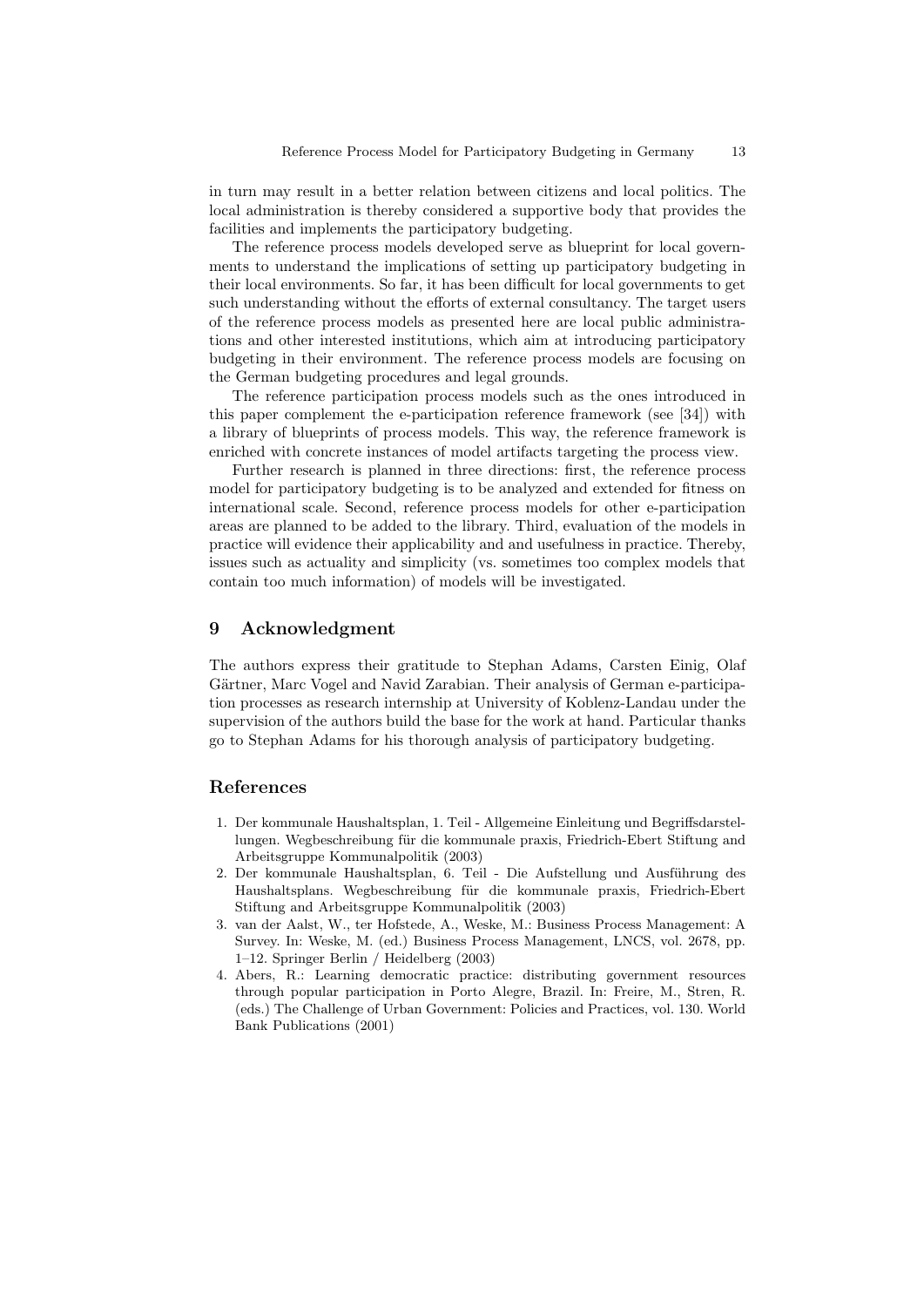- 5. Ali, H., Macaulay, L., Zhao, L.: A Collaboration Pattern Language for eParticipation: a Strategy for Reuse. In: Proceedings of the 9th European Conference on e-Government. pp. 29–38. Academic Publishing International, London, UK (2009)
- 6. Becker, J., Algermissen, L., Delfmann, P., Niehaves, B.: Konstruktion konfigurierbarer Referenzmodelle für die öffentliche Verwaltung. In: Dittrich, K.R., König, W., Oberweis, A., Rannenberg, K., Wahlster, W. (eds.) INFORMATIK 2003 - Innovative Informatikanwendungen, Band 1, P-34. pp. 249–253. Koellen-Verlag for Gesellschaft für Informatik, Bonn (2003)
- 7. Becker, J., Niehaves, B., Knackstedt, R.: Bezugsrahmen zur epistemologieschen Positionierung der Referenzmodellierung. In: Beckeer, J., Delfmann, P. (eds.) Referenzmodellierung: Grundlagen, Techniken und domänenbezogene Anwendung, pp. 1–18. Physica-Verlag, Heidelberg (2004)
- 8. Behrens, F., Pröhl, M.: Kommunaler Bürgerhaushalt: Ein Leitfaden für die Praxis. Innenministerium des Landes Nordrhein-Westfalsen, Bertelsmann Stiftung (2004)
- 9. Bogumil, J., Holtkamp, L.: Bürgerkommune konkret: Vom Leitbild zur Umsetzung; ein Leitfaden für die kommunale Praxis. Friedrich-Ebert-Stiftung, Stabsabt. (2002)
- 10. Fettke, P., Loos, P.: Perspectives on Reference Modeling. In: Fettke, P., Loos, P. (eds.) Reference modeling for business systems analysis, pp. 1–21. IGI Global (2007)
- 11. Fettke, P., Loos, P.: Classification of reference models: a methodology and its application. Information Systems and E-Business Management 1, 35–53 (2003)
- 12. Franzke, J., Kleger, H.: Bürgerhaushalte: Chancen und Grenzen, vol. 36. edition sigma (2010)
- 13. Ganuza, E.: Bürgerhaushalte in Spanien: Mobilisierung von Bürgerinnen und Bürgern. Dokumentation - Internationaler Kongress zu Modellen des Bürgerhaushalt Modelle Bürgerhaushalte pp. 30–34 (2010)
- 14. Günther, A.: Der Bürgerhaushalt: Bestandsaufnahme Erkenntnisse Bewertung. Boorberg, 1. auflage edn. (2007)
- 15. Herzberg, C.: Der Bürgerhaushalt von Porto Alegre, vol. 9. LIT Verlag Münster (2002)
- 16. Herzberg, C.: Bürgerhaushalt in Grossstädten. Bundeszentrale für politische Bildung (2005)
- 17. Kersting, N.: Politische Beteiligung: Einführung in dialogorientierte Instrumente politischer und gesellschaftlicher Partizipation. Bürgergesellschaft und Demokratie, VS Verlag für Sozialwissenschaften (2008)
- 18. Klages, H., Daramus, C.: B¨urgerhaushalt Berlin-Lichtenberg: Partizipative Haushaltsplanaufstellung, -entscheidung und -kontrolle im Bezirk Lichtenberg von Berlin. Abschlussbericht zur begleitenden Evaluation. Deutsches Forschungsinstitut für Öffentliche Verwaltung (2006)
- 19. Lee, H., Irani, Z., Osman, I.H., Balci, A., Ozkan, S., Medeni, T.D.: Research note: Toward a reference process model for citizen-oriented evaluation of e-Government services. Transforming Government: People, Process and Policy 2, 297 – 310 (2008)
- 20. Märker, O., Wehner, J., Gölz, S.: Leitfaden für kommunale E-Partizipations-Verfahren. Tech. rep., Fraunhofer IAIS, Zebralog (2009)
- 21. Millard, J.: eParticipation recommendations focusing on the European level. Deliverable 5.1, Study and supply services on the development of eParticipation in the EU (2009)
- 22. Novy, A., Leubolt, B.: Participatory budgeting in Porto Alegre: social innovation and the dialectical relationship of state and civil society. Urban Studies 42(11), 2023–2036 (2005)